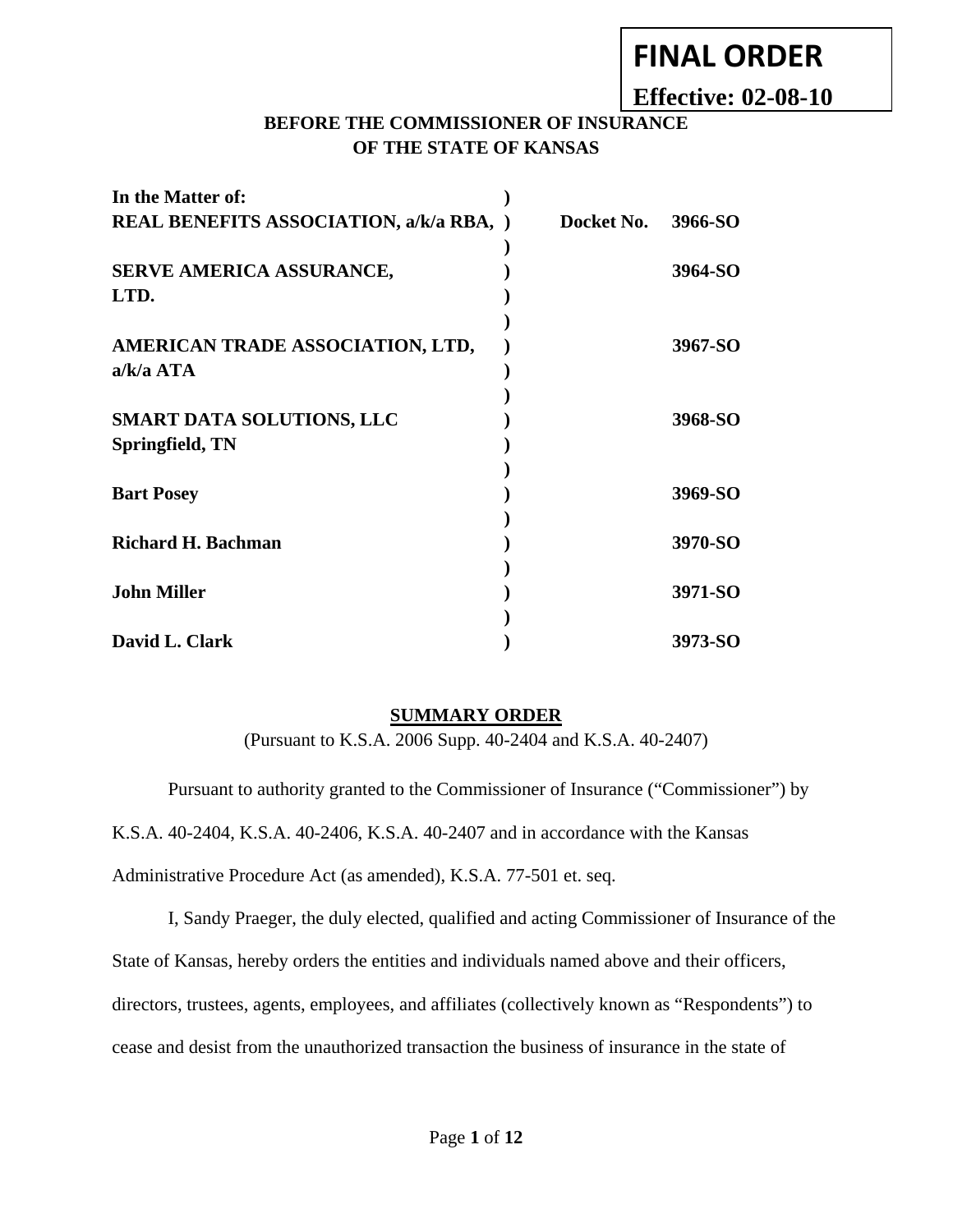Kansas and cease and desist from disseminating deceptive and misleading insurance advertisements to Kansas residents by way of a Summary Order pursuant to K.S.A. 40-2407.

#### **Findings of Fact**

The Commissioner finds the following facts:

1. Serve America Assurance, Ltd (hereinafter SAA) has as its address 4676 Highway 41 North, Springfield, Tennessee 37172.

2. SAA has not been granted a certificate of authority or license to conduct the business of insurance in the State of Kansas as an insurance company, agency, Third Party Administrator (TPA) or in any other capacity.

3. SAA is not registered with the Kansas Secretary of State as corporations authorized to conduct business in the state of Kansas.

4. Smart Data Solutions, LLC (hereinafter "SDS") is a Tennessee corporation located at 676 Highway 41 North, Springfield, Tennessee 37172. Bart Posey is identified as the President of SDS and Richard H. Bachman is identified as the Vice President of SDS.

5. Richard H Bachman is licensed with the Tennessee Department of Commerce and Insurance as a non-resident insurance producer, with license number 900932.

6. Richard H. Bachman is not licensed by the Kansas Department of Insurance as an insurance agent and Mr. Bachman is not authorized to transact the business of insurance in the state of Kansas.

7. Bart Posey is not licensed by the Kansas Department of Insurance as an insurance agent nor is Mr. Posey authorized to transact the business of insurance in the state of Kansas.

8. Real Benefits Association (hereinafter "RBA"), American Trade Association (hereinafter "ATA") are engaged in the business of marketing, soliciting, sales, and distribution of health and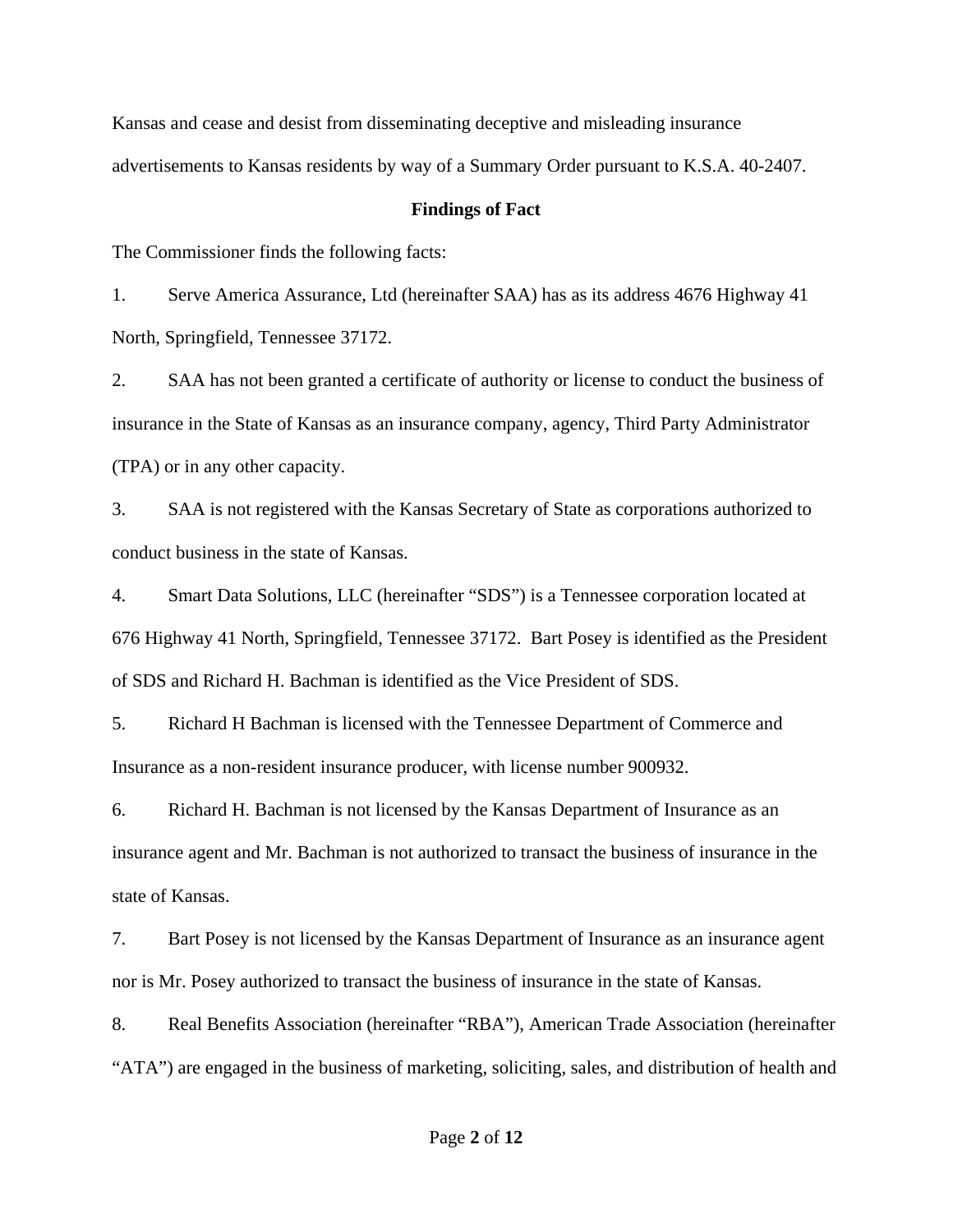life insurance products in the state of Kansas via the internet and other methods. Dave Clark is listed as the Chairman of RBA.

9. David L. Clark is not licensed by the Kansas Department of Insurance to act as an insurance agent or to transact the business of insurance in the state of Kansas.

10. RBA, ATA and SDS have not been granted a certificate of authority or license to conduct the business of insurance in the State of Kansas as an insurance company, agency, Third Party Administrator (TPA) or in any other capacity.

11. RBA, ATA are not registered with the Kansas Secretary of State as corporations authorized to conduct business in the state of Kansas.

12. RBA, ATA and SDS operate in a collaborative manner through the use of several different internet websites to market, solicit, sell, distribute and service life and health insurance policies underwritten by several different insurance companies. This collaboration is accomplished through the use of several websites which are located at: www.sdsfirst.com; www.atafirst.com; http://rba-ata.com; http://healthtoday.bizl; http://www.serveamericaltd.com; http://www.familyhealthresource.com; http://www.firstamericanhealthcare.com, and; http://www.myatabenefits.com .

13. John Miller is an associate of Bart Posey and works with ATA and SAA as a customer assistance associate and is not licensed by the Kansas Department of Insurance to act as an agent or to transact the business of insurance in the state of Kansas.

14. On February 23, 2009 KID received a complaint from Kansas resident M. H. which related that F.H., M.H.'s wife, signed up for insurance from in American Trade Association on February 19, 2009. F. H. responded to a fax that had been received at M.H's business. The fax advertised "Affordable Healthcare Plans". There was no identification of the insurance company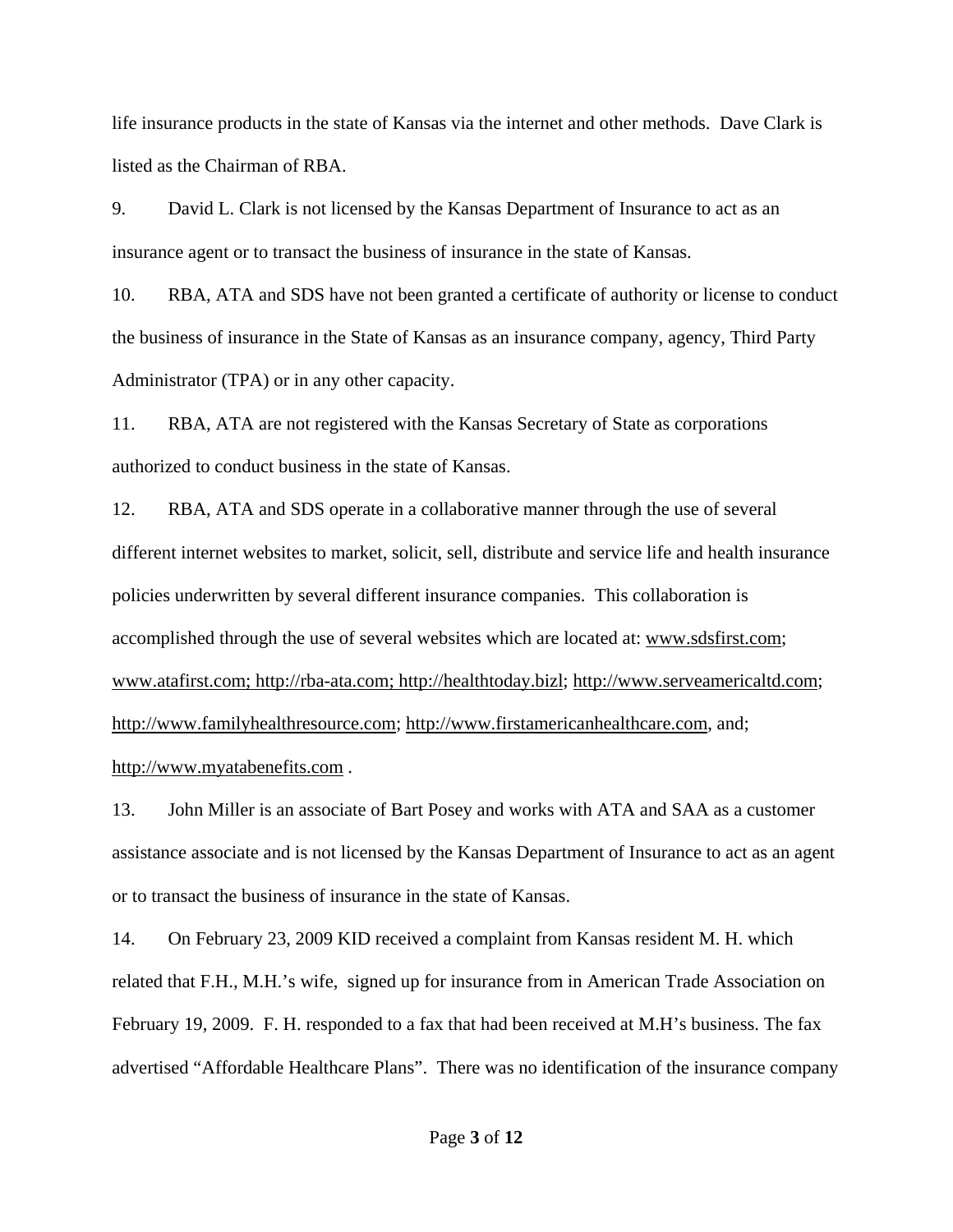or any other information indicating the source, name, location or affiliation of the advertisement, only a phone number of 800-252-2171. M. H. stated that when the phone number was called and a health insurance policy was negotiated the charge quoted was \$324.00 per month, which was to become effective March 1, 2009.

15. M. H. stated that the company was to take this money from M. H. and F.H.'s joint checking account on February 24, 2009. However, the draft was processed on February 15, 2009. F. H. faxed a request to SDS cancel the insurance on February 23, 2009.

16. Subsequent to requesting cancellation of the policy M. H. has made numerous calls to the various telephone numbers used by SDS, ATA and RBA in an attempt to obtain a refund of the monies withdrawn from his account. M. H. states that when he calls, he is informed that the person he spoke with before is not there, that he should try another number or there is some other reason a refund cannot be made. To date no refund has been made to M.H or F.H. for this insurance.

17. M.H. provided KID with copies of the documents he received from American Trade Association via fax and by reviewing the various websites he was referred to by John Miller.

The following describes these pages:

(a) The first page, describes the "500 Plus Plan". Two types of insurance, life and health, are claimed to be part of this plan. The next to the last paragraph states "There is a term life benefit of \$5,000 for the primary member and \$2,500 for your spouse and any child insured under the plan as well. The Accident/Medical plan also has a \$50,000 accidental death Benefit included for all insured members." The last paragraph of the same page states, in part: "This is a group insurance plan issued directly to the Association. Each member receives a certificate of insurance from the carrier." This page also displays "Copyright 2008-2009. healthtoday.biz. All rights reserved." (b) The second page, "RBA/ATA Plus500 Plan Benefits" states in part that, "It is an Association group medical plan which helps lower your out of pocket costs by using indemnity benefits and the opportunity to use network providers to reduce costs of medical care."

(c) Pages three, four and five provide the specific coverages, limits, exclusions and claims provisions. The address for notice of a claim is shown to be RBA/ATA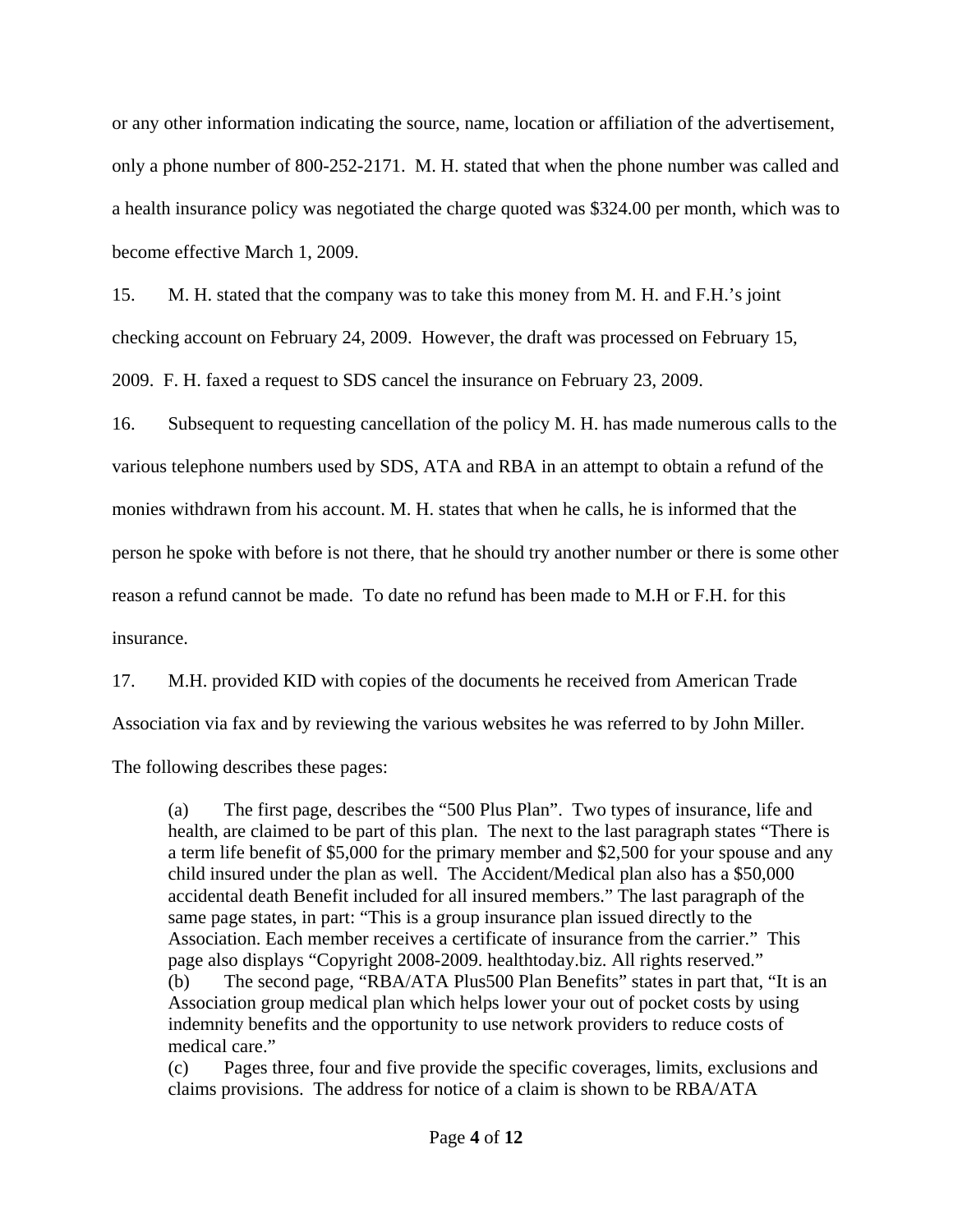Administrator, 4676 Highway 41 North, Springfield, Tennessee 37172. Further, it states on page five: "Underwritten by: Serve America Assurance, LTD."

18. On March 12, 2009, pursuant to Nelson v. Miller, 233 Kan. 122, 660 P.2d 1361, 1983, KID notified RBA, ATA, SDS, SAA, Bart Posey, Richard H. Bachman, John Miller and David L. Clark individually, by letter that it considered their actions in marketing, soliciting, selling and servicing life and health insurance policies to be in violation of Kansas law and could result in administrative action being taken against them if they did not cease operations.

19. On April 15, 2009, SDS responded to the KID Nelson v. Miller letter of March 12, 2009, via a letter from the law firm of Evans and Petree, PC, of Memphis, Tennessee. The response admitted that SDS acts as a third party administrator for RBA and others, that SDS does not have any type of license related to insurance in Kansas. The letter also disputed jurisdiction, and the authority of KID to regulate their activities in providing administrative services.

20. On September 28, 2009, KID received a complaint from N.A.R. regarding the failure of RBA to pay claims totaling in excess of Eighty Eight Thousand dollars (\$88,000) for medical services provided to two different RBA members (M.B. and L.C.).

21. On November 13, 2009, KID received a complaint from J.N. regarding unwanted and unsolicited faxes being received at his business. These faxes were offering "Complete Health Care Plans". There is no insurance agency, insurance agent or insurance company name shown on these faxes, only a toll free telephone number is shown.

22. On November 13, 2009, KID Consumer Assistance representative, Jason Lapham, called the toll free number and was informed the health benefit plan was provided by First American Healthcare (Hereinafter FAH). Upon review of the website that the representative gave Mr. Lapham it was determined that FAH operates in close connection with ATA.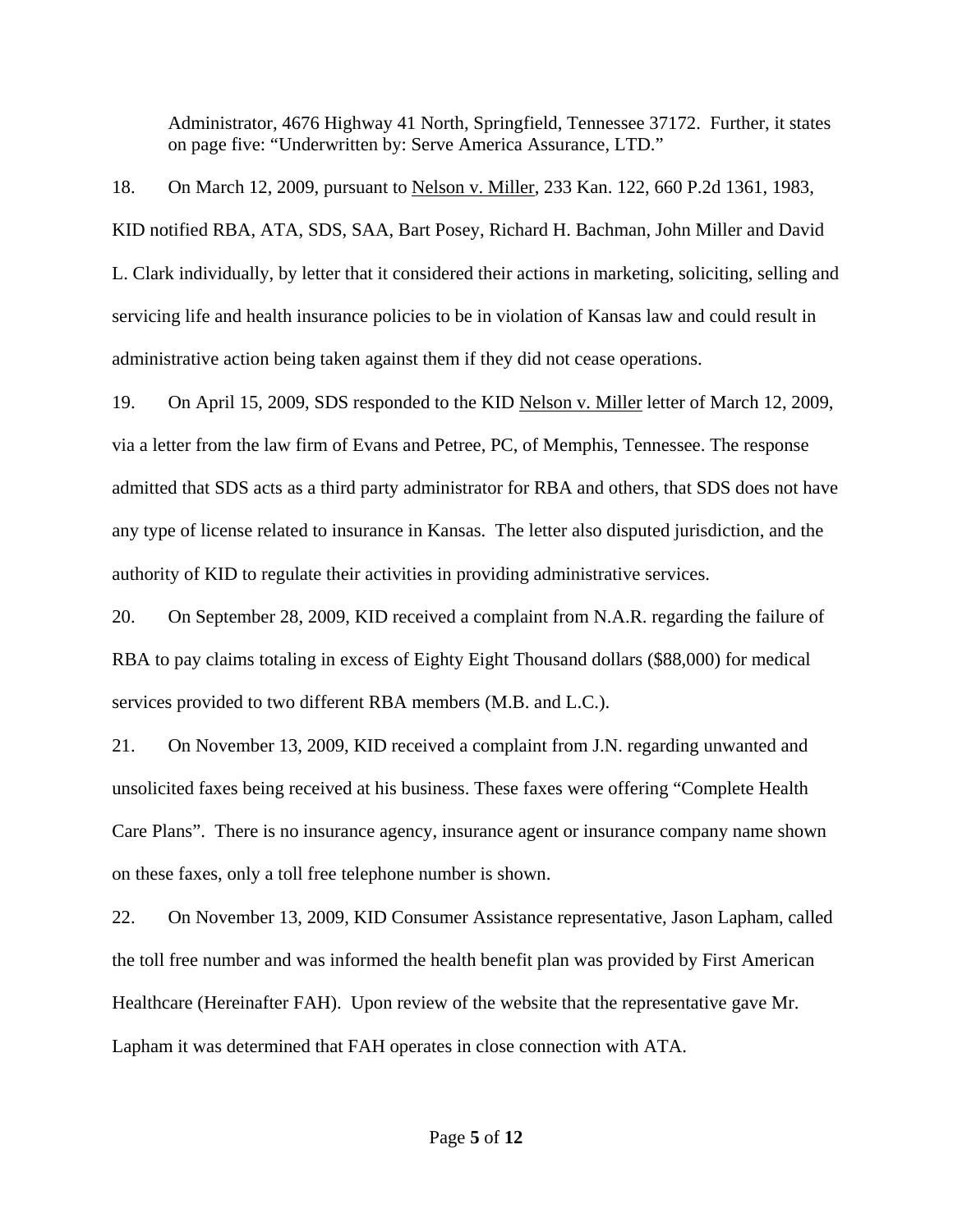23. On December 8, 2009, after reviewing documentation of the denials provided by M.B.,

KID sent a letter of inquiry to RBA asking for an explanation for the denial of coverage. To date

RBA has not responded.

# **Applicable Law**

K.S.A. 40-214 states, in pertinent part:

It shall be unlawful for any person, company, corporation or fraternal benefit society to transact the business of insurance, indemnity or suretyship, or do any act toward transacting such business, unless such person, company, corporation or fraternal benefit society shall have been duly authorized under the laws of this state to transact such business and shall have received proper written authority from the commissioner of insurance in conformity with the provisions of the laws of this state relative to insurance, indemnity and suretyship, and further, it shall be unlawful for any insurance company to effect contracts of insurance in this state on the life or person of residents of this state or on property located in this state except through persons duly licensed and certified in accordance with the insurance laws of this state and subject to the provisions of K.S.A. 40-245.

K.S.A. 2006 Supp. 40-216 states, in pertinent part:

 (a) No insurance company shall hereafter transact business in this state until certified copies of its charter and amendments thereto shall have been filed with and approved by the commissioner of insurance.

K.S.A. 1972 Supp. 40-2403 provides:

No person shall engage in this state in any trade practice which is defined in this state as, or determined pursuant to K.S.A. 40-2406 to be, an unfair method of competition or an unfair or deceptive act or practice in the business of insurance.

# K.S.A. 2005 Supp. 40-2404 states, in pertinent parts:

The following are hereby defined as unfair methods of competition and unfair or deceptive acts or practices in the business of insurance:

- (1) Misrepresentations and false advertising of insurance policies. Making, issuing, circulating or causing to be made, issued or circulated, any estimate, illustration, circular, statement, sales presentation, omission or comparison which: (a) misrepresents the benefits, advantages, conditions or terms of any insurance policy.
- (2) False information and advertising generally. Making, publishing, disseminating, circulating or placing before the public, or causing, directly or indirectly, to be made, published, disseminated, circulated or placed before the public, in a newspaper, magazine or other publication, or in the form of a notice, circular, pamphlet, letter or poster, or over any radio or television station, or in any other way, an advertisement, announcement or statement containing any assertion,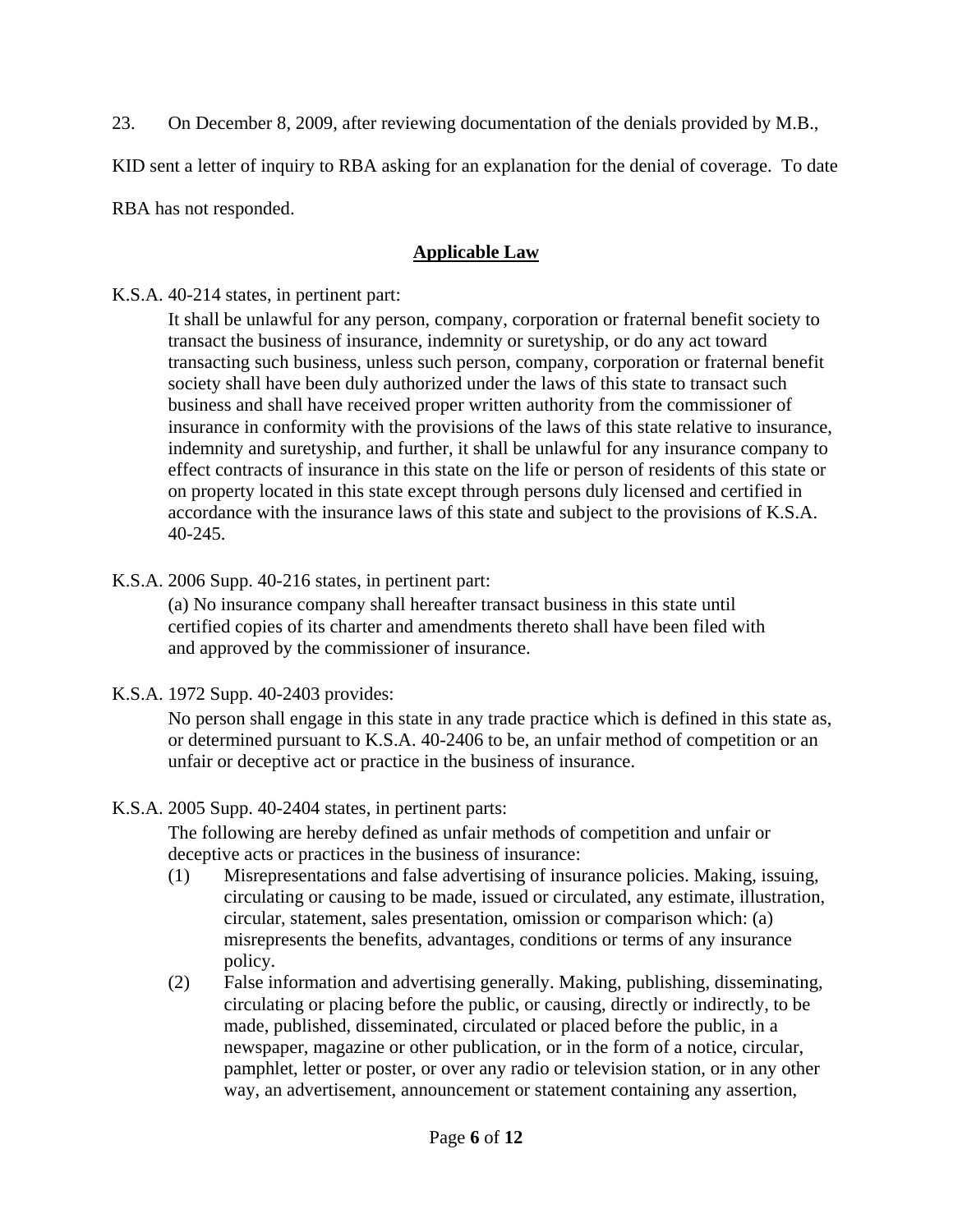misrepresentation or statement with respect to the business of insurance or with respect to any person in the conduct of such person's insurance business, which is untrue, deceptive or misleading.

(9) Unfair claim settlement practices. It is an unfair claim settlement practice if any of the following or any rules and regulations pertaining thereto are: (A) Committed flagrantly and in conscious disregard of such provisions, or (B) committed with such frequency as to indicate a general business practice.

 (a) Misrepresenting pertinent facts or insurance policy provisions relating to coverages at issue;

(b) failing to acknowledge and act reasonably promptly upon communications with respect to claims arising under insurance policies;

(c) failing to adopt and implement reasonable standards for the prompt investigation of claims arising under insurance policies;

(d) refusing to pay claims without conducting a reasonable investigation based upon all available information;

(n) failing to promptly provide a reasonable explanation of the basis in the insurance policy in relation to the facts or applicable law for denial of a claim or for the offer of a compromise settlement.

### K.S.A. 40-2406 provides:

(a) Whenever the commissioner has reason to believe that any such person has been engaged or is engaging in this state in an unfair method of competition or any unfair or deceptive act or practice, whether or not defined in K.S.A. 40-2404 and amendments thereto, and that a proceeding by the commissioner in respect thereto would be in the interest of the public, the commissioner shall issue and serve upon such person a statement of the charges in that respect and conduct a hearing thereon in accordance with the provisions of the Kansas administrative procedure act.

(b) If, after such hearing, the commissioner determines that the person charged has engaged in any unfair method of competition or any unfair or deceptive act or practice, any costs incurred as a result of conducting any administrative hearing authorized under the provisions of this section shall be assessed against such person or the company or companies represented by such person as an agent, broker or adjuster who is a participating party to the matters giving rise to the hearing. As used in this subsection, "costs" shall include witness fees, mileage allowances, any costs associated with reproduction of documents which become part of the hearing record and the expense of making a record of the hearing.

#### K.S.A. 40-2407 provides, in pertinent part:

(a) If, after such hearing, the commissioner shall determine that the person charged has engaged in an unfair method of competition or an unfair or deceptive act or practice, the commissioner shall render an order requiring such person to cease and desist from engaging in such method of competition, act or practice and if the act or practice is a violation of K.S.A. 40-2404 and amendments thereto, the commissioner may in the exercise of discretion order any one or more of the following: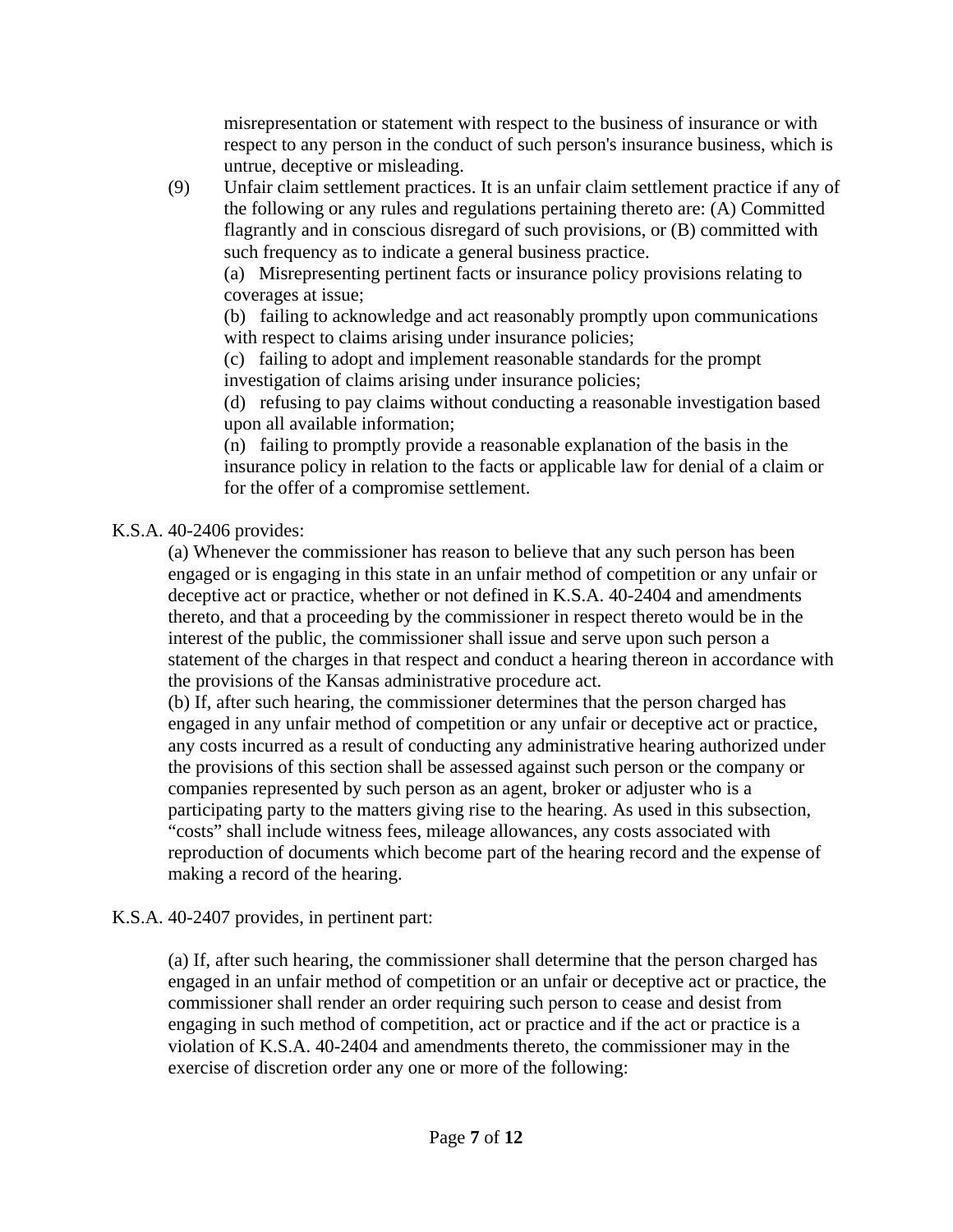- (1) Payment of a monetary penalty of not more than \$1,000 for each and every act or violation, but not to exceed an aggregate penalty of \$10,000, unless the person knew or reasonably should have known such person was in violation of this act, in which case the penalty shall be not more than \$5,000 for each and every act or violation, but not to exceed an aggregate of \$50,000 in any sixmonth period.
- K.S.A. 2006 Supp. 40-4905 states, in pertinent part: (a) . . .it shall be unlawful for any person to sell, solicit or negotiate any insurance within this state unless such person has been issued a license as an insurance agent in accordance with this act.
- K.S.A. 1989 Supp. 40-3810 states, in pertinent part:

 . . . No person shall act as or hold oneself out to be an administrator in this state, unless such person holds a certificate of registration as an administrator issued by the commissioner of insurance. . .

- K.A.R 40-1-34 state in the pertinent parts:
	- Section 6.

B. Every insurer, upon receipt of any inquiry from the insurance department respecting a claim shall, within fifteen working days of receipt of such inquiry, furnish the department with an adequate response to the inquiry.

### **Conclusions of Law**

Based on the findings of fact in paragraphs #1 through #23 and the Applicable Law cited above, the Commissioner hereby finds:

1. The Commissioner has jurisdiction over Respondents as well as the subject matter

of this proceeding, and such proceeding is held in the public interest.

2. The Commissioner finds that Respondents unlawfully conducted transactions or

assisted in the transaction of the business of insurance in the State of Kansas without

being authorized or licensed to conduct the business of insurance in the state of Kansas a

violation of K.S.A. 40-214.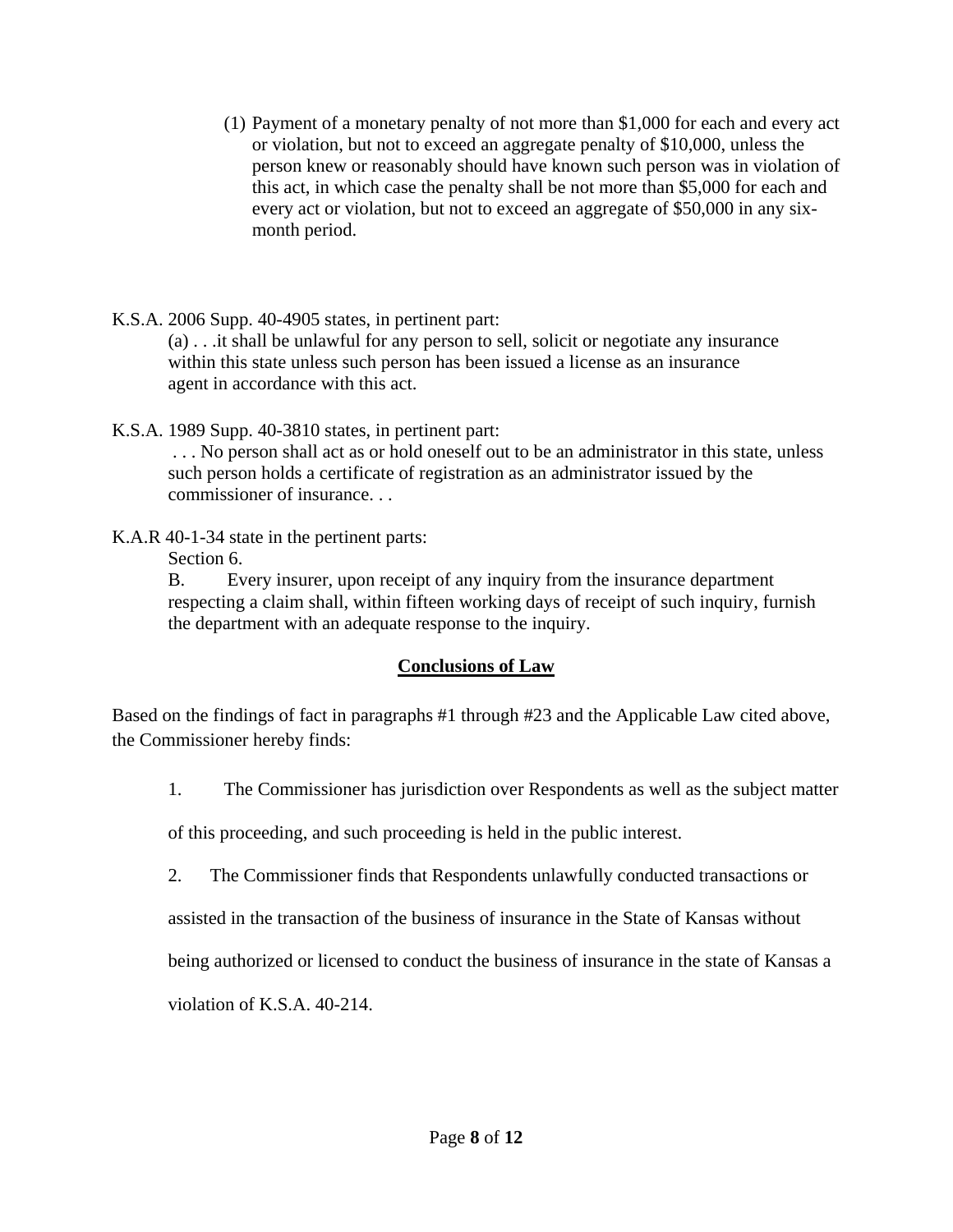3. The Commissioner finds that Respondents RBA and ATA, unlawfully sold, solicited or negotiated insurance within this state without being duly authorized, a violation of K.S.A. 2006 Supp. 40-4905(a).

4. The Commissioner finds that Respondent RBA failed to acknowledge and act reasonably promptly upon communications with respect to claims arising under insurance policies; failed to adopt and implement reasonable standards for the prompt investigation of claims arising under insurance policies; refused to pay claims without conducting a reasonable investigation based upon all available information; failed to promptly provide a reasonable explanation of the basis in the insurance policy in relation to the facts or applicable law for denial of a claim in violation of K.S.A.  $40-2404(9)(a)$ , (b), (c), (d) and (n).

5. The Commissioner finds that Respondent SDS held themselves out to be, and acted as an administrator of insurance policies and benefits without a valid Kansas certificate of registration in violation of K.S.A. 40-3810.

6. The Commissioner finds that Respondent RBA failed to provide an adequate response within fifteen (15) days to an inquiry from KID respecting a claim in violation of K.A.R. 40-1-34 Section 6.B.

7. The Commissioner finds that permitting the Respondents to continue to conduct the business of insurance in the State of Kansas would pose an immediate danger to the well-being of Kansas residents.

# **IT IS THEREFORE ORDERED BY THE COMMISSIONER OF INSURANCE THAT:**  That **REAL BENEFITS ASSOCIATION; SERVE AMERICA ASSURANCE;**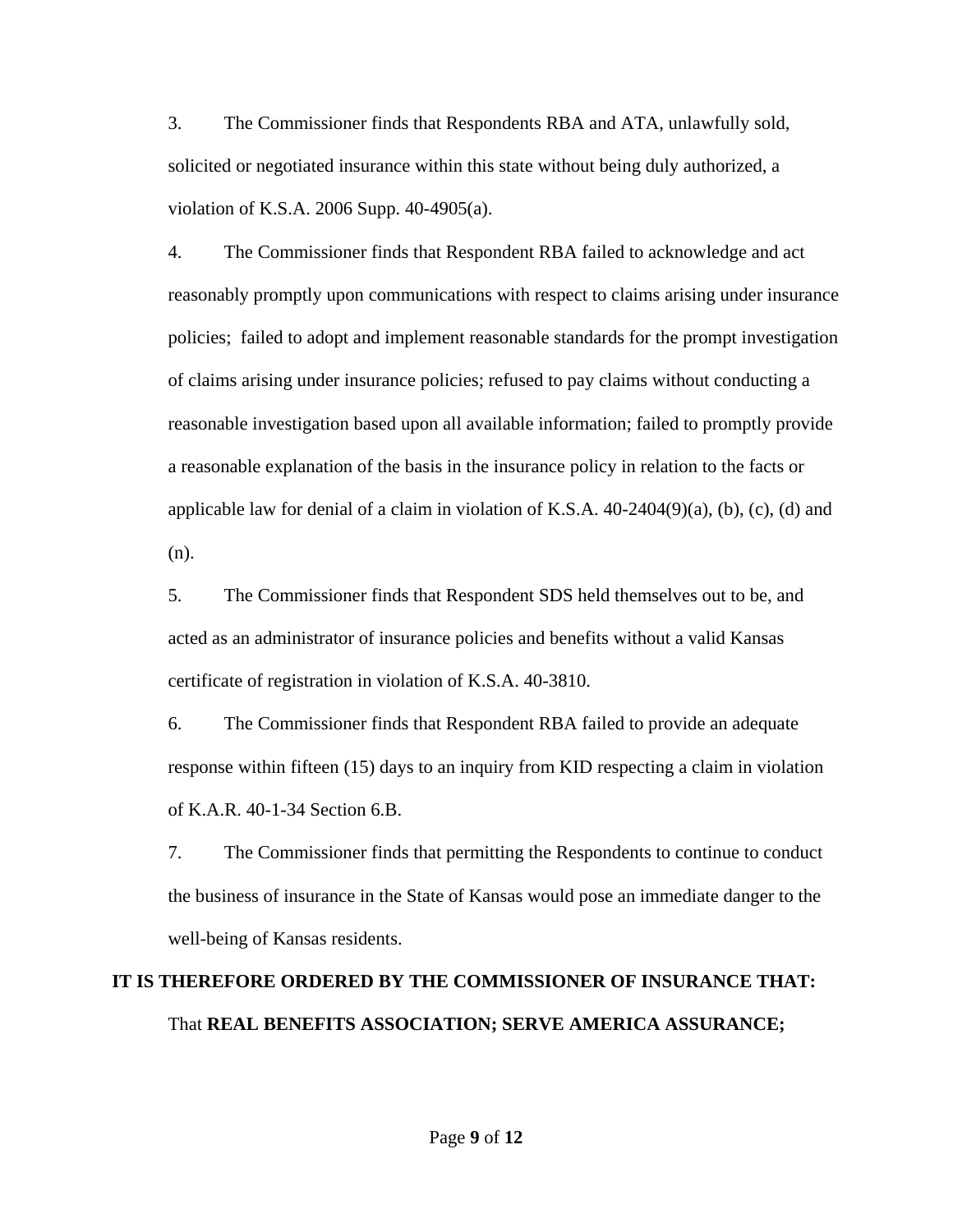# **AMERICAN TRADE ASSOCIATION, LTD.; SMART DATA SOLUTIONS, LLC; BART**

# **POSEY; RICHARD H. BACHMAN; JOHN MILLER, and; DAVID L. CLARK,** as well as

their officers, directors, employees, managers, members, partners investors, affiliates, associates,

agents and all other persons with actual knowledge of this Order, regardless of relation to or

corporate or other form are, all **HEREBY ORDERED** to **IMMEDIATELY CEASE AND** 

**DESIST** from the further transaction of the business of insurance in Kansas, by whatever means and through whatever parties. This Summary Order shall continue in force until further Order of the Commissioner of Insurance. If Summary Order is violated, the Commissioner may, at her discretion, subject the Respondents to the provisions of K.S.A. 40-2411.

## **NOTICE AND OPPORTUNITY FOR HEARING**

Respondents, within fifteen (15) days of service of this Summary Order, may file with the Kansas Insurance Department a written request for hearing on this Summary Order, as provided by K.S.A. 77-542. In the event a hearing is requested, such request should be directed to:

> John W. Campbell, General Counsel Kansas Insurance Department 420 S.W.  $9<sup>th</sup>$  Street Topeka, Kansas 66612

Any costs incurred as a result of conducting any administrative hearing shall be assessed against the agent/agency who is the subject of the hearing as provided by K.S.A. 40-4909(f). Costs shall include witness fees, mileage allowances, any costs associated with reproduction of documents which become part of the hearing record, and the expense of making a record of the hearing.

If a hearing is not requested, this Summary Order shall become effective as a Final Order, without further notice, upon the expiration of the fifteen (15) day period for requesting a hearing. The Final Order will constitute final agency action in the matter.

In the event the Petitioner files a petition for judicial review, the agency officer designated pursuant to K.S.A. 77-613(e) to receive service of a petition for judicial review on behalf of the Kansas Insurance Department is: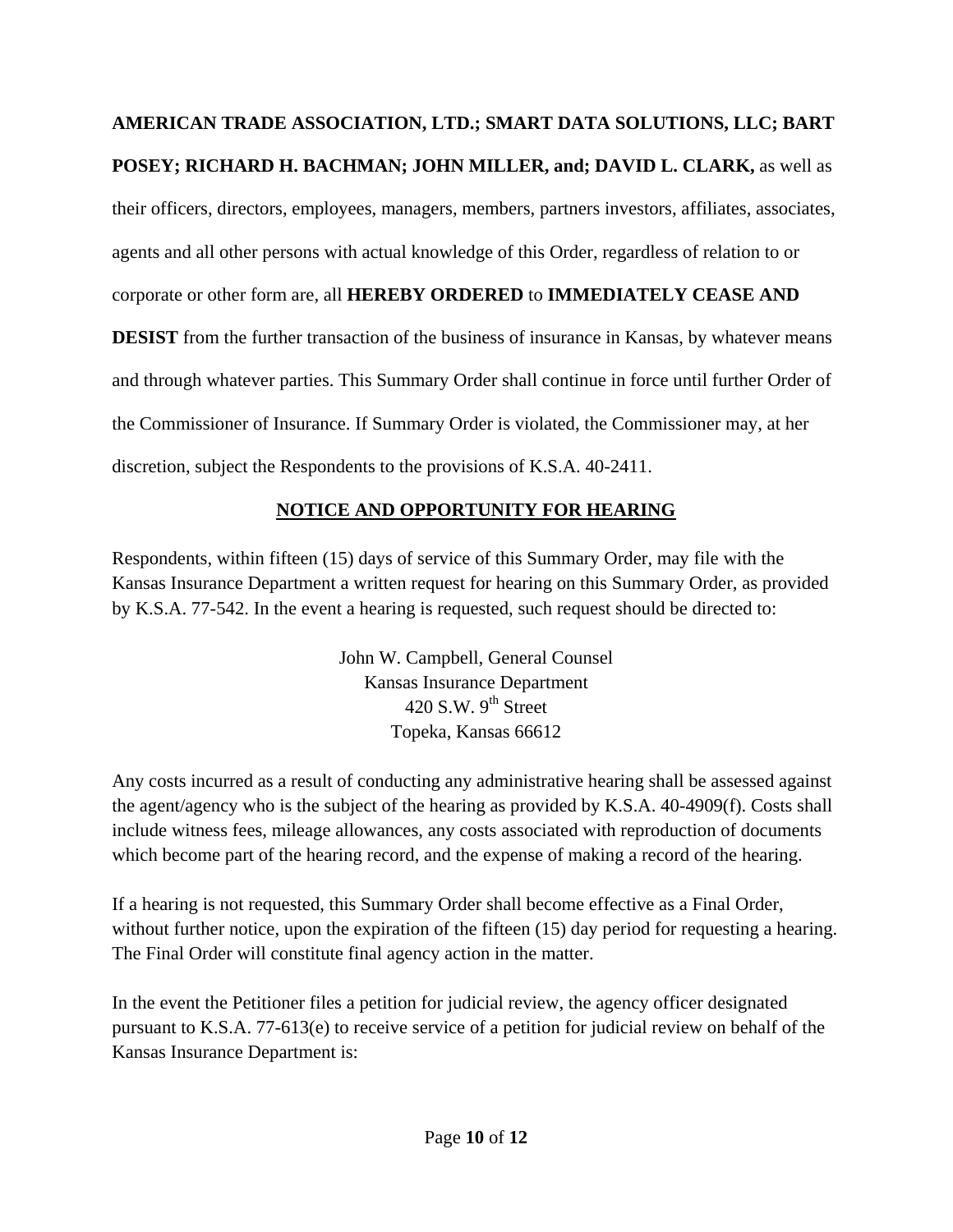John W. Campbell, General Counsel Kansas Insurance Department 420 S.W.  $9^{th}$  St. Topeka, Kansas 66612

### **IT IS SO ORDERED THIS \_\_20th\_\_ DAY OF JANUARY 2010, IN THE CITY OF TOPEKA, COUNTY OF SHAWNEE, STATE OF KANSAS.**



 $\angle$ s/ Sandy Praeager $\angle$  Sandy Praeger Commissioner of Insurance

 $\angle$ s/ John W. Campbell $\angle$  John W. Campbell General Counsel

### **Certificate of Service**

 The undersigned hereby certifies that above and foregoing Cease and Desist Order was served via the United States Postal Service, first-class postage prepaid, on this \_\_20th\_\_\_ day of January, 2010, addressed to the following:

SERVE AMERICA ASSURANCE, LTD. 4676 Highway 41 North Springfield, Tennessee 37172

Real Benefits Association, a/k/a RBA, 118A Fulton St., Box 138 New York, NY 10038